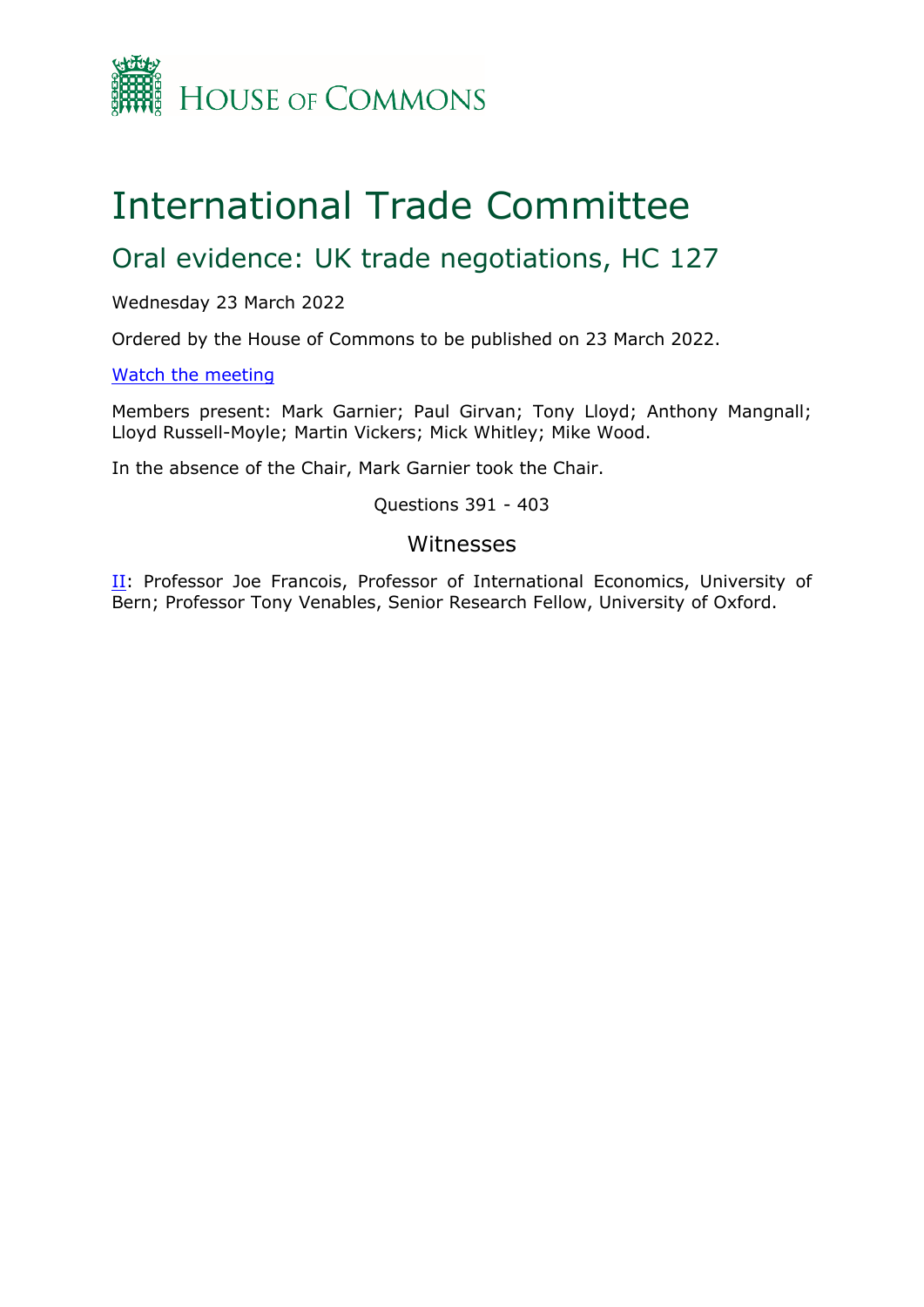

## <span id="page-1-0"></span>Examination of witnesses

Witnesses: Professor Joe Francois and Professor Tony Venables.

Q391 **Chair:** Welcome to the second session of this International Trade Committee meeting. We are going to be talking to some academics. Perhaps we could ask you to introduce yourselves.

*Professor Venables:* I am Tony Venables, professor of economics at the Productivity Institute at the University of Manchester, and at Monash University in Melbourne, where I currently am.

*Professor Francois:* I am managing director of the World Trade Institute at the University of Bern, and professor of international economics at the university as well. I have been doing this modelling for way too long.

Q392 **Chair:** Starting with Professor Venables, how much certainty is attached to the outputs produced by the CGE modelling? What are the key uncertainties? Perhaps you were listening to the earlier session, in which we tried to go through this, but it would be very interesting to hear from an academic point of view just how reliable these are. On an important point, are we, as laymen, interpreting them properly? Are we perhaps misunderstanding what can and cannot come out of these models?

**Professor Venables:** They are good central estimates, but there is considerable uncertainty around the estimates. I see it as coming from three distinct sources. One is the data, which is always full of errors, out of date and imperfect. However good the GTAP database is, it is imperfect. That feeds into the model in a couple of different ways. One is the key parameters of the model—the power of the relationships. The magnitude of the effect of this variable on that variable depends on the data, so there is uncertainty around those numbers. Another way that data uncertainty feeds in is quantifying experiments. If you remove a non-tariff barrier, you have to know how costly the non-tariff barrier was in the first place, or what the barriers were, which we do not. There are those data uncertainties, which are completely inevitable, and one response to them, as Tammy said, was building confidence intervals around the model and doing the Monte Carlos. That is one source of uncertainty.

Another one that is a bit more fundamental is in the model's structure. Inevitably, the model is very stylised. A one-to-one map is of no use to anyone, so it abstracts from a lot of things. It does some things very well. In terms of other things, like relationships with other sectors, we know that it does less well. Foreign direct investment is an example. It is something that we have not talked about, but it is rather important as a possible response to a trade agreement.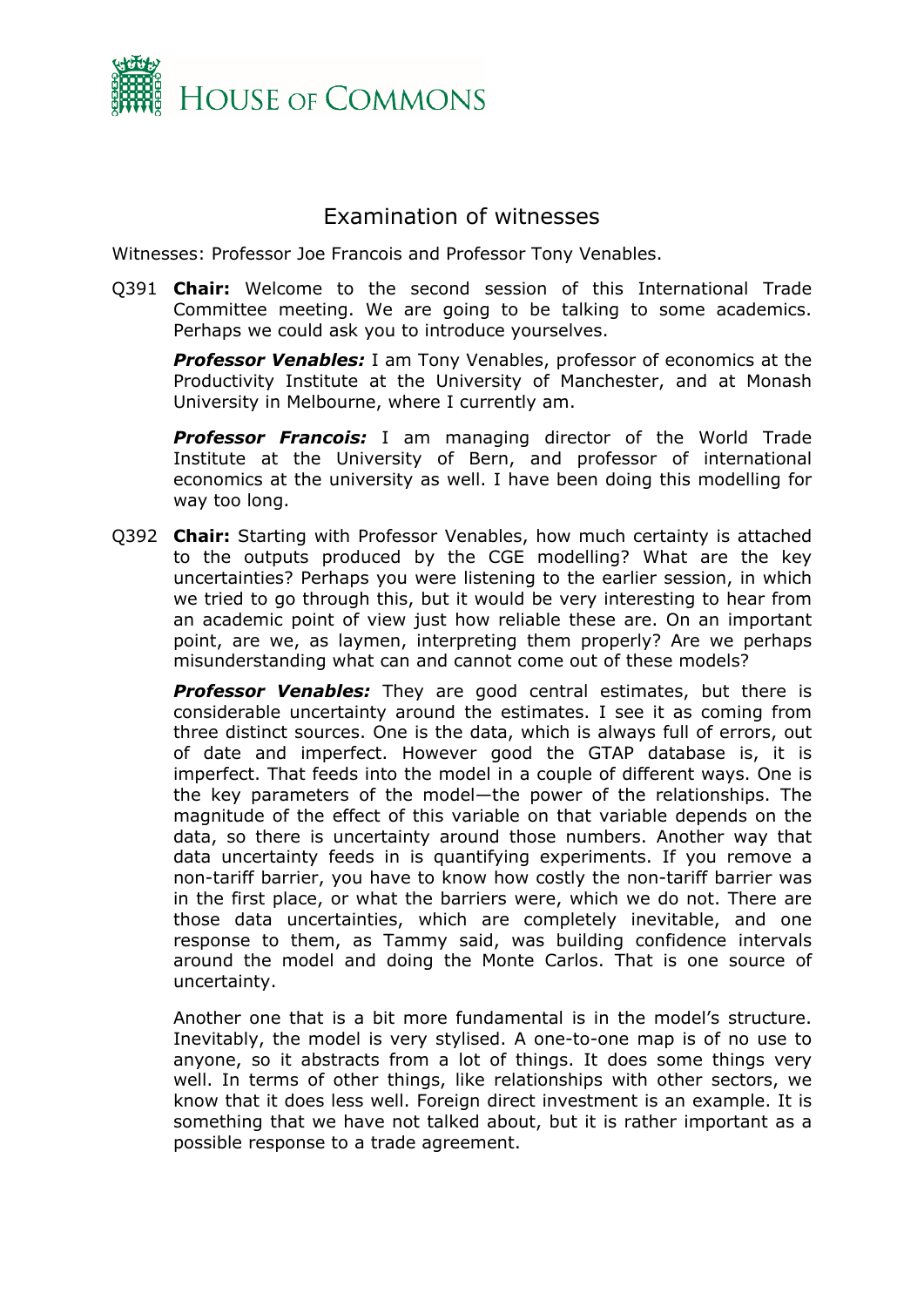

Trade in services is more difficult to model than trade in manufacturing or agriculture, as is the extent to which innovation is triggered. These are things that are not all captured equally well in the stylised representation of the economy, so uncertainty arises there. A response to that is to zoom in on these difficult areas with the complementary modelling that you have been talking about already.

A third one is just events. Given the very long time that it takes for trade agreements to feed through, there is enormous uncertainty around other events in the world and the domestic economy. A response to that is to be willing to do scenarios and being quite explicit about, "If A happens, the effect will be B. If C happens, the effect might be D instead".

Coming to the last aspect of your question, quite a good way to communicate things is to be very up front that, "If this, then that, but there is uncertainty; if something else, then something else". The uncertainties are considerable, but the models are producing central best estimates.

Q393 **Chair:** The Bank of England started producing fan charts, which is quite a useful way of doing it, but it is interesting that there is an assumption by the general public that these are predictions rather than guides as to what the outcome is.

**Professor Venables:** Yes, they are estimates. I am a little sceptical about fan charts, because it is not just a matter of confidence intervals. It is really, "The world might change. If that, then something else". Give me two scenarios and we can make informed judgments about which is more likely, which is quite different from putting up a fan chart.

**Professor Francois:** If I could follow up on Tony's comments to the question, CGE modellers look at climate. One thing that they do on a regular basis is they get all the models they have together. There are different teams at different universities, and they will do stress tests. They will run a particular exercise—"What if this happens?"—and they can identify where differences are coming from if somebody's model is an outlier, and that gives a bit of confidence in that you get a range of results from different approaches to how you model things.

That has been done with some of the trade models but not on a regular basis, and it is one of the things we have talked about trying to set up. This was done for the NAFTA model and was done in the Uruguay Round. In one case, the USITC organised it. In another one, it was the World Bank.

There was a nice recent piece that goes through and redoes all of the major TTIP studies to see where differences are coming from in terms of where the barriers' estimates are from and what the differences are in the modelling structure.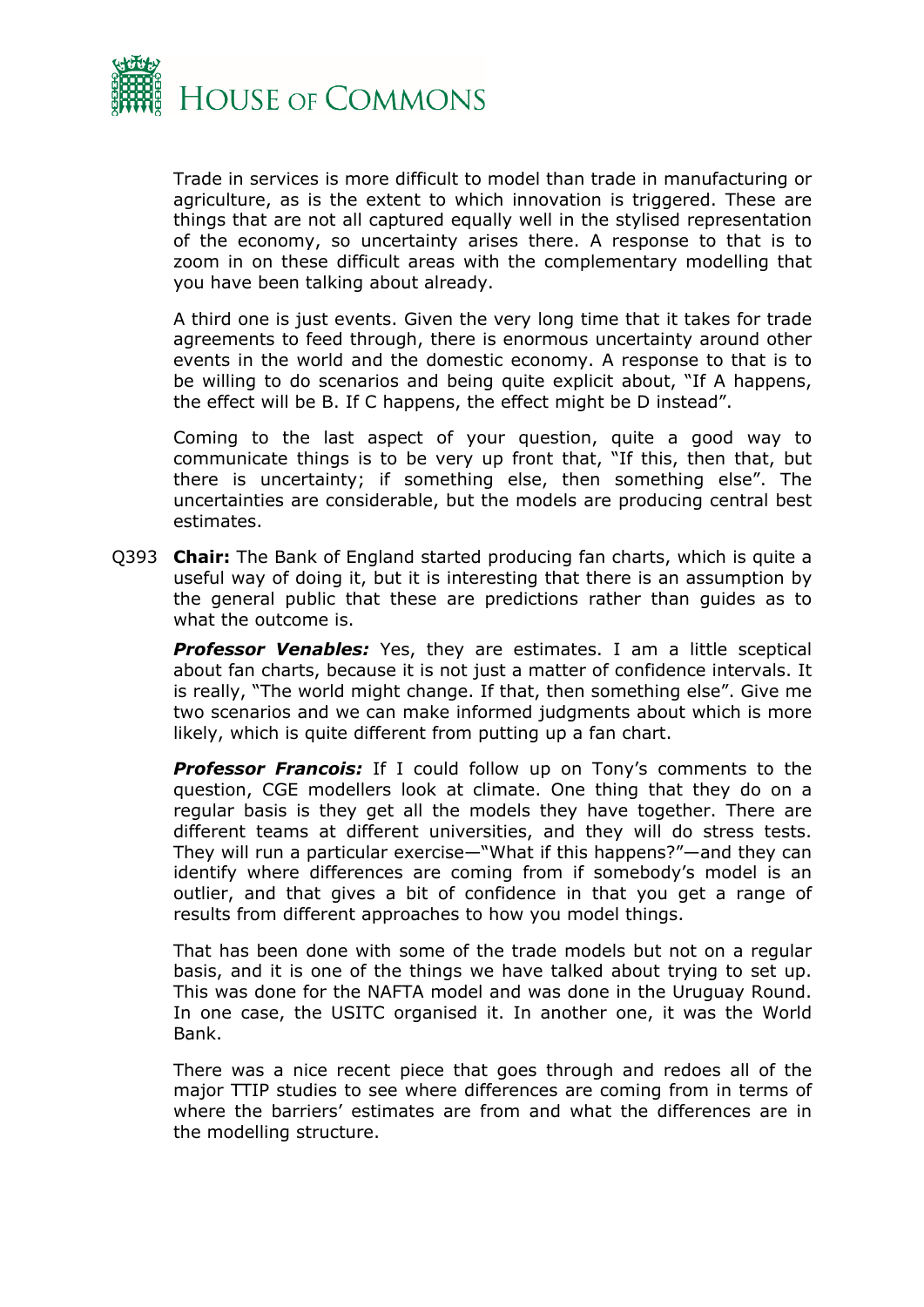

It seems that most of the results are driven by the underlying data, and so that quality issue is really important. I know that DIT has joined the GTAP consortium, so they are in that, and that is a good thing. In addition, in terms of defining scenarios, you do not know what is going to play out. Indeed, the scoping studies are designed to figure out which things you can make concessions on and push and which ones you cannot, and so the final results are going to be different. Indeed, there is going to be uncertainty, depending on whether you make concessions on beef or not, or whether you think that other agreements are in the background or not. That gives a good bit of uncertainty, and doing this range of scenarios makes sense. That is the only way that we can get at it.

Q394 **Chair:** Given all the variables, as far as you are concerned, the CGE model is about as good as it is going to get for the purpose of assessing.

*Professor Francois:* Yes, exactly. One other value of the exercise, apart from the flanking work that was mentioned in the previous session, is that about 80% of the work in the CGE study is getting the data together in the first place, including the scenarios, in terms of what you are going to assume. That is a valuable exercise.

Even before you push the button, in a sense, and get the numbers out, there is a lot of information there that is part of the value of the process in terms of identifying what you do not know. We do not know how big these barriers are, so we should talk to industry, or some things are bigger than others. That is a useful part of the exercise and it is worthwhile spending time on what got you to be able to run the model, because the end result is you have these profiles on underlying tariffs. You have mapped those to the trade flows. You know where the industries are exposed or not.

One nice thing with these data that we have been doing is what is called multi-region input-output—MRIO, just to throw in another acronym. That means how much machinery from the UK is used in mining in Australia, for example. Those kinds of things are also working inside the data to get to the model before you even run it, and so there is a value in that whole process, because it flags institutionally where the uncertainties are that you have—what we can and cannot concede on, and who is knocking on our doors and asking for things—and this forces you to put that information together in an organised manner. That is of value, in that, before you run the model, at least you also know, "These are things that we are uncertain about. We do not know if we can get these concessions. We are not certain if these costs are high or low". The process of getting there is valuable.

Q395 **Mick Whitley:** What potential is there to complement CGE modelling with the qualitative forms of evidence, such as information from engagement with stakeholders and sector experts, and in-depth case studies? What would be the advantage of doing so?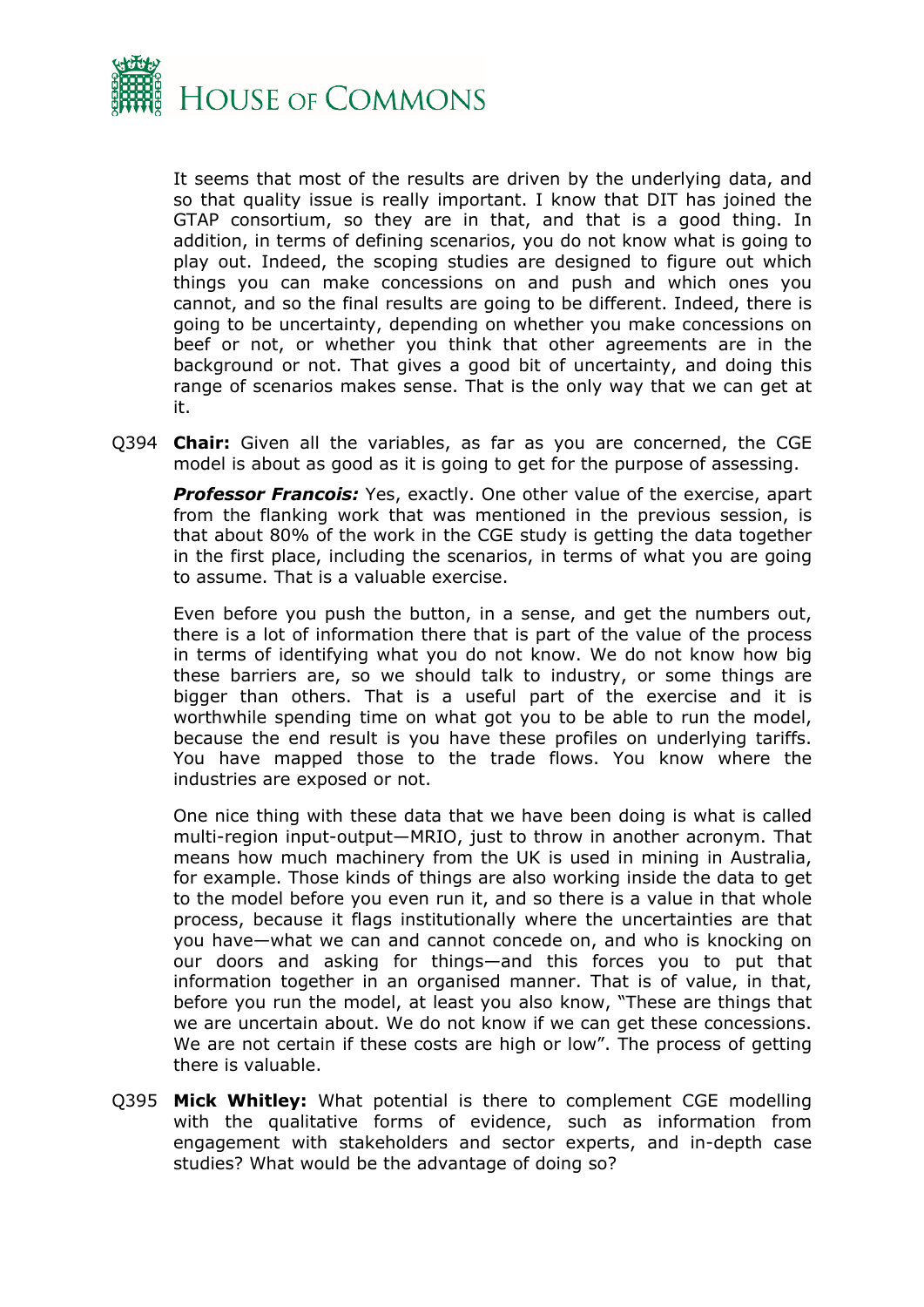

*Professor Venables:* That is enormously valuable. There is this big GTAP database, but there is lots more information out there in the world in the heads of stakeholders and businesspeople and in academic papers of past case studies. There is vastly more information out there, and it is particularly valuable in sectors that are difficult to model and to think about, such as foreign direct investment, innovation and services, which I talked about earlier.

It is about getting ways to extract this information and to work with stakeholders, who have a vested interest in saying one thing rather than another, and thinking of how to use it rather creatively, and qualitatively as well as quantitatively. If you want to build a model of a particular sector in detail, which will remove some of the very stylised assumptions, getting the information for that from all sorts of stakeholders and zooming into a small, bespoke model for a particular sector are very important further developing steps that the Department has already taken in that direction.

Q396 **Tony Lloyd:** Professor Venables, your report recommended that the presentation and communication of the results of economic modelling should be "as transparent and clear ... as is possible". How should that be done? Can you also talk a little about what that means in terms of exposing the underlying assumptions and the underlying doubts about the data source that you referred to earlier on?

*Professor Venables:* The way in which these results often get reported in the press, as you know, is in one central number. That is not the way they come out of the Department, but it is the way they get reported. It is really important that, first, a narrative is built around this: "The direct effects of the policy change are potentially on exports here and imports there in this sector". That is the first step. From that, production patterns change and an ultimate GDP gain, or change—it could be a possible loss—comes out at the end. Going through those steps is important. That is one part of it.

Another part, which is for people with some technical knowledge but is really important, is being able to do a back-of-the-envelope calculation to check that the orders of magnitude are sensible. The CGE is fundamentally quite simple. It may come as a surprise, but they are fundamentally quite simple ingredients. A reasonably trained economist should be able to do back-of-the-envelope calculations and say, "Yes, this number, that number—this adds up and makes sense", and that is an important part of it as well.

The third part is being frank about the assumptions that are being made in the context of scenarios. If we make one set of assumptions, we are going to get one number. If we make another set of assumptions—they may be about the world changing or about whether we rely wholly on the CGE model or take stuff out of smaller accompanying models—we are going to get a different number. It is about presenting a range of results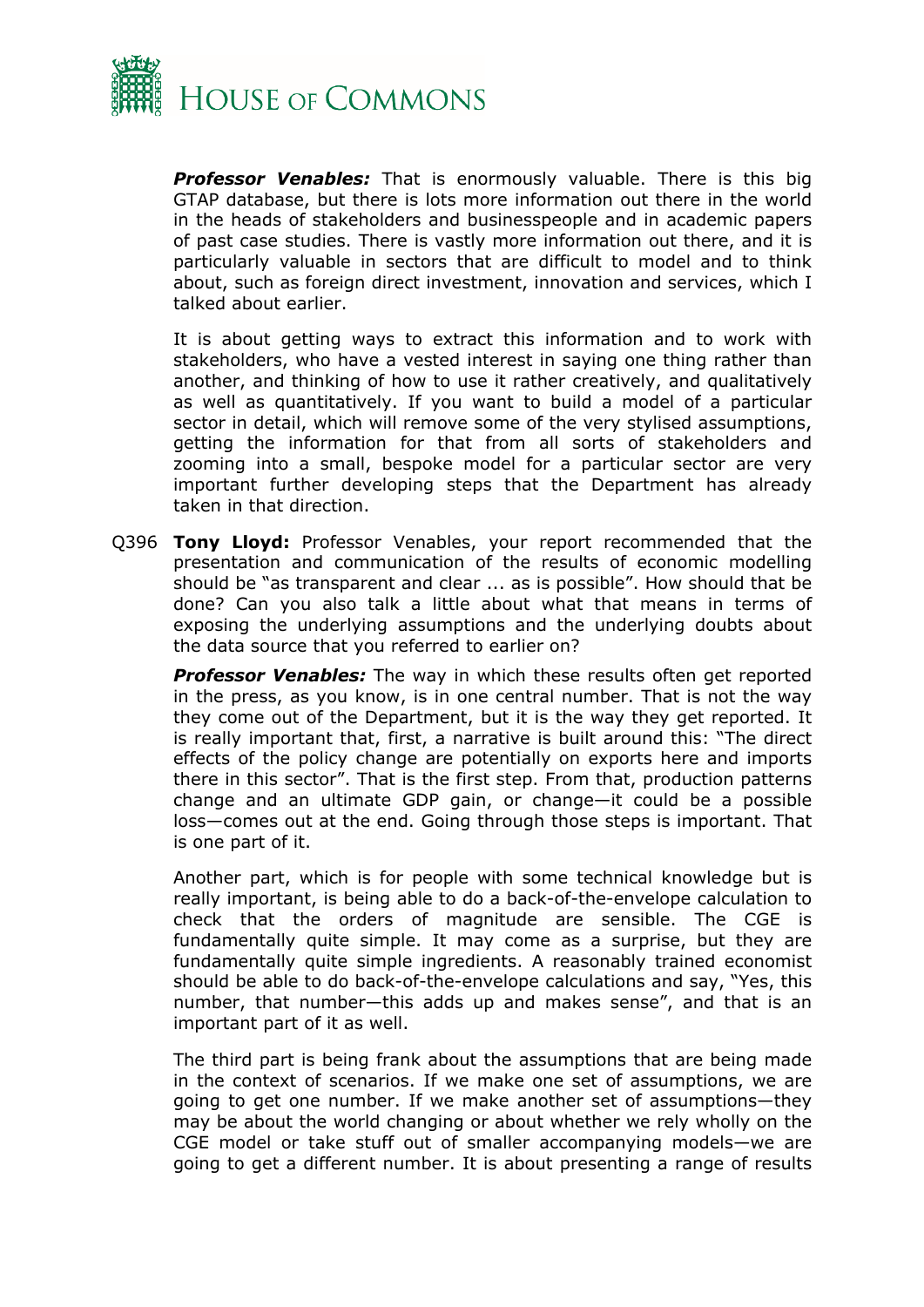

and explaining why they are different. One central number that makes it through to the media at least is just not a good way to do this.

Q397 **Tony Lloyd:** Professor Francois, are there good international examples that the UK should be looking at to improve our own modelling expertise?

*Professor Francois:* I would not say that it is expertise. You guys have outstanding people. In my experience of talking to DIT, the people there are quite good. Maybe in terms of the process, let me describe for a minute what goes on at the USITC, for example. There is a big CGE model team that runs things, but there is a whole flanking effort. You have what I will call qualitative modelling, with a set of questions that you ask industry and agriculture experts on supply and demand conditions and the similarity of products. They know it in terms of the industries that they look at. We think of them as elasticities. It is a supply elasticity. They think of it as excess capacity.

With those kinds of things, you can then almost go through a mental checklist and say, "This suggests that we will get a big effect or a small effect". Those kinds of things where you can go to a very detailed level looking at Chinese votive candles or beef or whatever it is, with different HS codes—give you a way to bring in the industry types who have expertise that is more qualitative. They should then also be involved in looking at the results that you get, to say, "That is crazy, because there is no capacity", or, "Yes, that looks plausible".

You want to involve the modelling in a broader process, which Tony hinted at too, where you are talking to the experts, who may be other Ministries. You want to have them in an inter-agency process, where you try to identify where sensitive sectors may be from the beginning. A previous question referred to talking to industry or having consultations. This gives you a basis for some of those questions too: "We think we are going to see large effects here. We have identified these as issues. Does this make sense to you?" This should then feed back into defining what your scenarios are. If I am running a model, the scenarios are, in the end, policy-determined and, in a sense, reflect what I will call institutional calibration in terms of the expectations of what might change what you can get out of the agreement.

Just like I said, the model is a framework for organising data. It is also a framework for discussion. We need to talk to the ag people and to the guys who follow industry. They are not modellers, but they know things qualitatively that we do not. In that sense, they can provide a gut check in terms of whether the numbers make sense. They can also provide a gut check in terms of, "That may be too sensitive to put in the list of things to ask for". That is an example that I would look at.

To some extent, the EC—the Commission—has got better at this too, in terms of the public consultations and the scoping studies at the beginning, so that they bring people in to talk about what comes out of those. My sense is that the US probably does that a little better, but I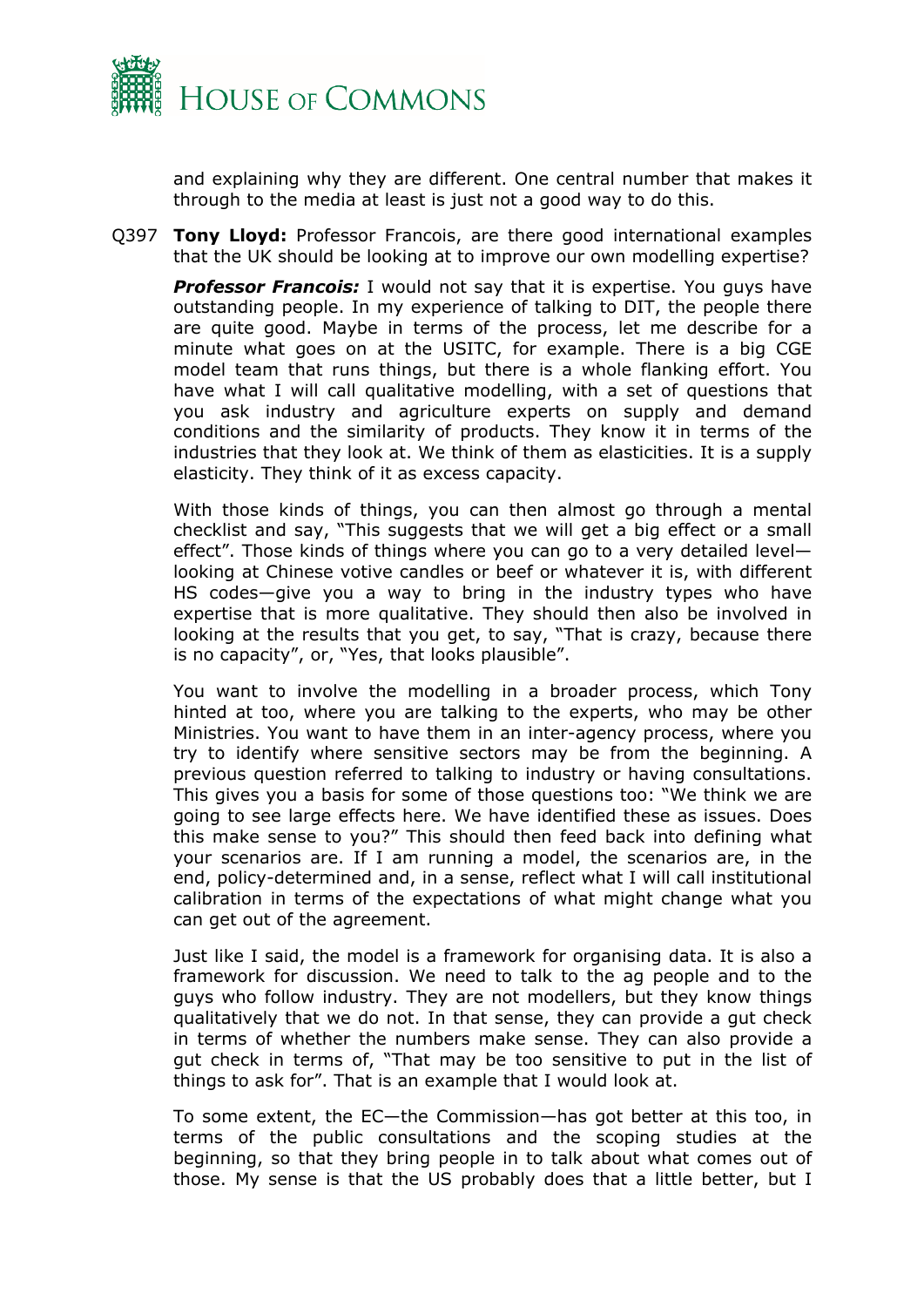

would look at both. In both cases, it means that you have a broad set of interests and you need to have a framework to bring these people in from the beginning. The modelling can then integrate that stuff. In a sense, the role of these studies—and I heard your questions about whether it was fit for purpose—is that, when the study is done, you toss it on the coffee table and everybody disagrees with it, but they disagree for different reasons. It provides a focus or a basis to discuss why you disagree. That is part of the formulation strategy and so on.

I would look at those. The message from those processes—and you are finding this already with your initial reports out and getting feedback from, say, agri business worrying about what is going to happen to the UK industry—is that you need to talk to these people up front. This process and the scoping assessments should include that qualitative stuff.

Q398 **Chair:** Just following up on that point, a lot of economics is about intuition, but what you are doing with modelling, ultimately, is coming down with a mathematical formula, albeit a very complicated one, to come up with a result. If you have, for example, the National Farmers' Union coming up with a finger-in-the-air type of approach to this, how do you convert that from being intuitive by the NFU into something that you can then pump into a model that then comes out with a mathematical outcome?

*Professor Francois:* Getting back to the ITC for a minute, one thing that Bob Feinberg, an economist at American University, cooked up was literally a qualitative modelling check sheet, with those questions that I mentioned. You go through and combine information on supply and demand conditions and the size of industry and so on. It is not even a quantitative model. You get adjectives for results but it gives you a sense of where things are.

That kind of information gives you a way to cross-check or gives you a gut check. You have an estimate for the econometrics and it says that there is, effectively, a 20% trade cost reduction from PTAs in dairy, and the dairy people say, "No, it is not so much" or "It is covered by TRQs". They bring institutional knowledge that may then inform how you organise the model and which sectors you want to break out.

Some of the information is going to remain qualitative. Being honest, we do not have the data, first off, or we are not sure how the data fits into what we are doing, but there should be room for those qualitative insights as well. Where we can, we try to bring it in. In the scoping work on TTIP, which is a while ago now, there were industry surveys, industry expert comments and econometrics, all of which were used to crosscheck each other. Indeed, the industry survey results were fed into the econometric results, and they were consistent, which is kind of odd. Triangulating and finding different ways to get the same information is also a way to pull this stuff together.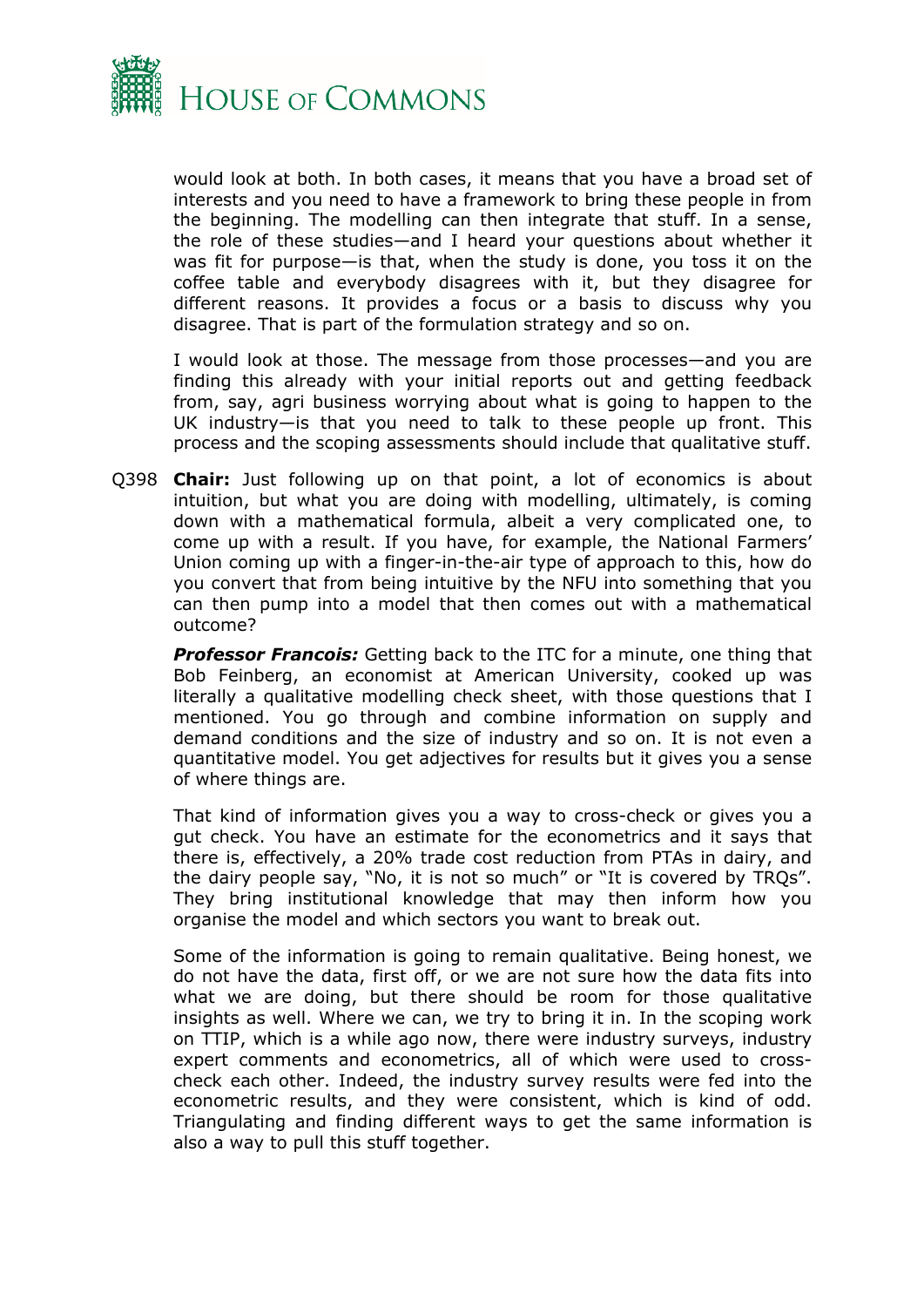

**Professor Venables:** It is really important to interrogate the member of the farmers' union or whoever it was in terms of what their thought process was, to go into that and to use it to understand the industry. The industry probably does not fit the stylised representation in the model. Maybe it takes some quite creative economic thinking to say, "The industry is different in this way and that way. Let us take that and see if we can formalise it as a sector-specific module for the model". That is really important input. Interrogating, understanding and modelling it is important.

Q399 **Mike Wood:** Professor Venables, your report also recommends developing extensions to a core model, "to capture regional impacts of trade, the dynamics of adjustment, and environmental impacts". Can you talk us through some of the practical benefits of taking that approach?

**Professor Venables:** First, these are all really important questions that politicians, and certainly the public, want to know about. On one level, that is the motivation, but let me talk through that in a bit more detail. Earlier this morning, Tammy Holmes used the phrase "comparative statics" for the model, so it computes where we are now and where we will be when everything comes to rest after all these changes have worked through.

The dynamic extension that the review discussed and recommended is to capture the adjustment process from where we are now to where we think we might end up. That is important because that will presumably involve reallocation of labour from one sort of activity to another. As we know, that is probably not going to be instantaneous and painless. It can be extremely painful and take a long time, so it is really important for understanding the full implications of these changes and for designing policy to make sure that that path is as smooth as possible.

By "dynamics", we could have meant one of two things. One is the shortto-medium-run adjustments that I talked about; the other could have been very long-run and what is it going to do to growth and innovation. The review did not come down in favour of that. Economists are doing it, but it is too speculative. It is about a better understanding of that adjustment path. People want to know and policy makers need to be aware of it.

The regional is really linked to that. We know that trade policy, as it affects sectors, will have different impacts in different sectors and, therefore, in different places. That is where we see the labour market impacts sometimes looking pretty acute and pretty severe, as we all know. Thinking through those regional impacts is important for the levelling up agenda. We know that trade changes in the 1970s and 1980s were an important part of the regional problem, as we now experience it.

The Department has already done some of that. It does it in a simple, top-down way, just saying, "The UK model is giving us the changes to these industries, and we know where the industries are, so we can map it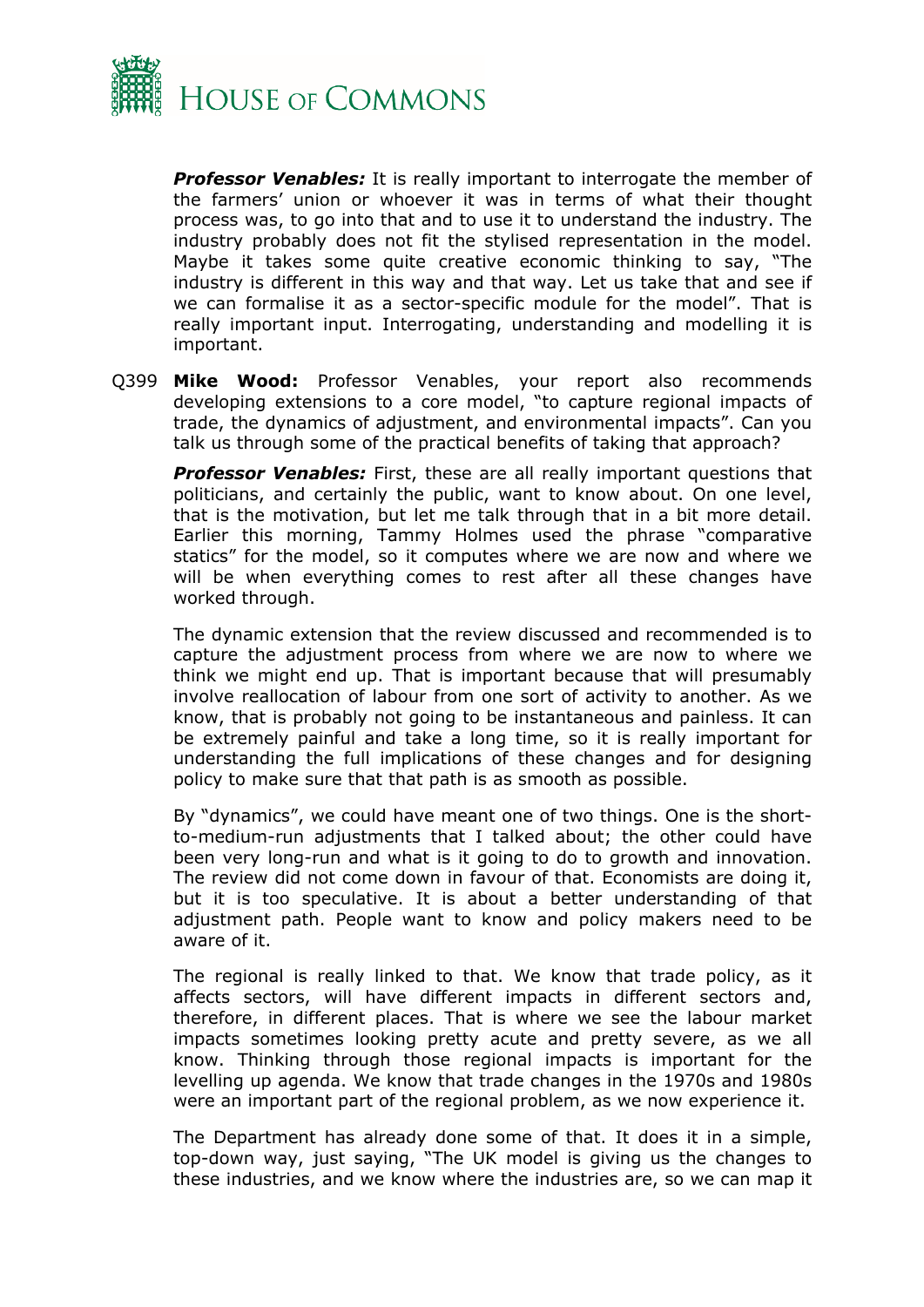

into the regions". They need to take it a little bit further than that in terms of looking at not just the industry itself but its suppliers, and mapping a bit further down the supply chain, and then to link it to the labour market in terms of the short-run adjustment dynamics that I was talking about a moment ago.

Those things are important and doable without a huge modelling effort. There is a more ambitious version of doing the regional modelling, which I do not think would be proportionate, but an extension of what the Department does now would pay off and be valuable.

The third extension that you mentioned from the report is environmental modelling. We need to know the carbon impact of changes in trade and the location of industry. We need to know how that interacts with carbon markets. Carbon border adjustments are likely to be trade policy instruments in the not too far distant future, so we need to be ready and in a position where we can think through and quantify CO2 emission implications of changes in trade policy, and possibly implement carbon border adjustments in terms of an environment-based trade policy. That is necessary.

Incidentally, CGE modelling is rather well suited to addressing those issues. You have outputs from lots of industries that are changing, and lots of economic activities, and attaching emissions to those outputs is relatively straightforward.

Q400 **Anthony Mangnall:** I am conscious that time is marching on and we have the spring statement here, so I am going to be quite brief and just push you for quite brief answers as well. First, Professor Francois, do you think the monitoring system that they were talking about in the previous session is effective and is keeping up with your expectation? Also, what was your input to DIT's modelling for the impact assessment on the UK-Japan trade agreement in 2020?

**Professor Francois:** First off, the quality tracking makes sense. I do not know how else you would do this, to be honest. You could invite stress testing. If you have different teams that are contributing support—LSE or wherever—once in a while having them do an exercise where you can identify whether you are getting comparability out of the different approaches would make sense. That is on top of what is being done now. It is clearly a developing process as you are getting reports back and see if they work or not, but it is the right direction to go on, and something like that is necessary.

On your second question, my input was running a standard GTAP-type model with inputs from DIT in terms of what they thought the scenarios would be, and going back and forth a bit on that in terms of framing how you come up with these ranges of scenarios and how you treat the NTBs. I have done this stuff for a long time. Part of it was working through how you define your experiments and, going back to what Tony was saying, getting some sense of uncertainty by thinking about the different parts of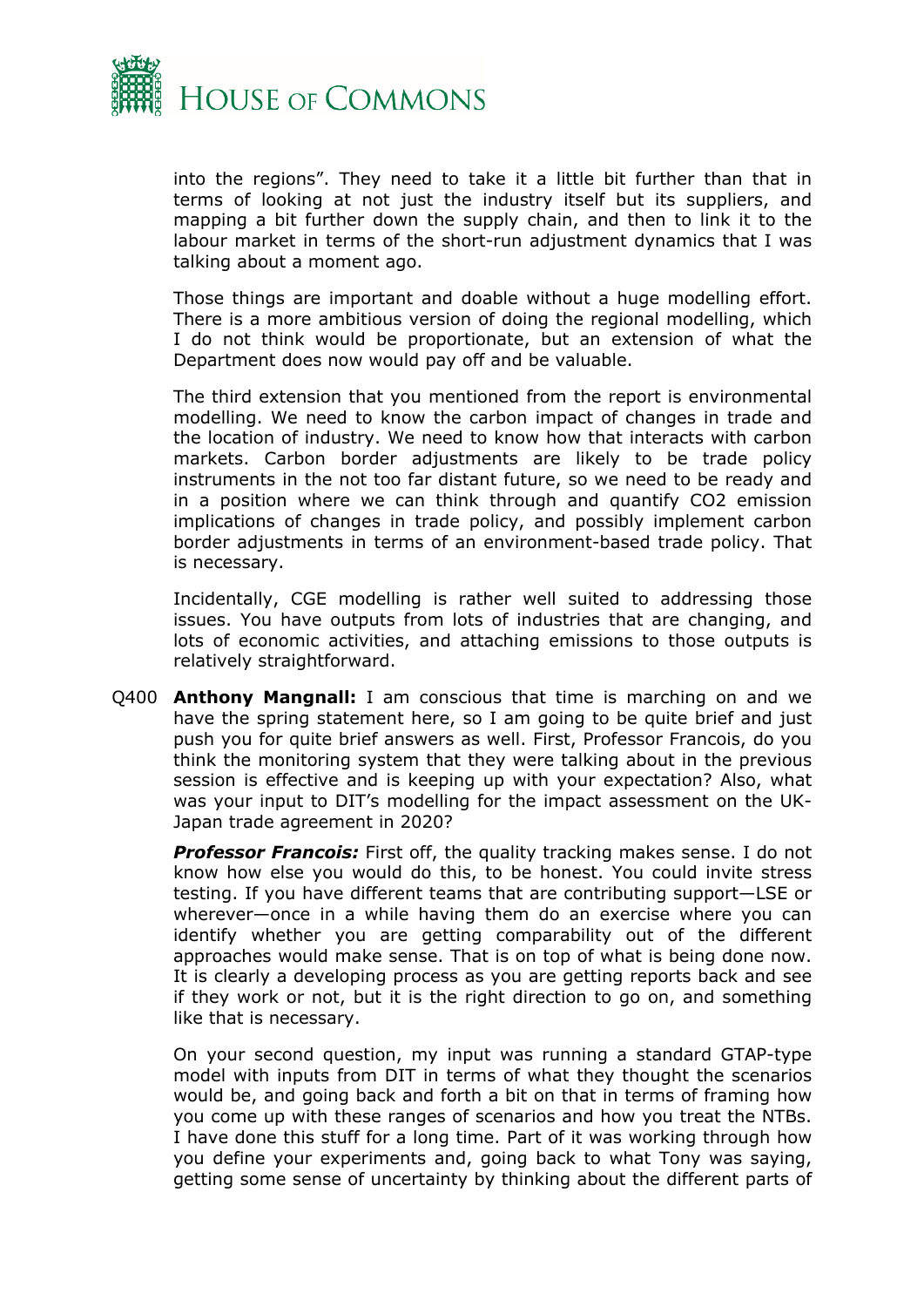

the agreement, and about whether you are going to be ambitious and what "ambitious" means. It was partly both. Part of it is running it but also then walking through how you are setting up the scenarios.

Q401 **Anthony Mangnall:** We are hearing from the Department for International Trade that the Australia and New Zealand impact assessments used the same modelling approach as the Japan impact assessment, but that direct comparisons with the Japan agreement are not possible as some of the inputs used were not the same. Is this a valid argument or are we being given the run-around?

**Professor Francois:** It is and it is not. The underlying assumptions changed a bit between the assessments, but that is because, for example, we have had Covid since then, which affected macro baseline projections taken externally. The basic messages are still similar. In the case of Australia and New Zealand, a lot of the potential trade is in sectors where there are relatively high NTMs. With Japan, that is not the case. Notwithstanding how big the economies are, the trade flows in one are subject to more barriers than in the other. That kind of stuff, which is not model-specific, is the part that gets you to running the model and you can certainly talk about it.

It is true that when you then run the model there are differences. As I heard earlier this morning, you try to incorporate the most recent information you have in terms of how things are now. We are not making a forecast but we want to reflect how things are. It has been an interesting few years, unfortunately. Even right now, we have another big shock in the food markets, because things are not moving through the Bosporus in terms of grain exports from Ukraine. That is not in any of these assessments either.

We have had some substantial changes in the underlying assumptions that cannot be helped, but we can make comparisons on the part that goes before that, which is looking at the moving pieces in terms of the trade flows and the assessments of the underlying barriers.

Q402 **Tony Lloyd:** We know that the global economy will have shocks in the next 15-year period. You make the point about food prices and energy. It is a very wise person who can predict what the energy market will be doing and who the winners and losers will be even over that 15-year period, never mind longer. How robust can we make our economic models or are we using them in the wrong way? Ought they to be indicators of direction of travel rather than about trying to give a fixed point of arrival?

*Professor Francois:* The answers we get are both. It is a fixed point but we get there in some direction, and we are trying to say that adjustment cost involves how we get there. The trade community is freeriding a bit on the climate work. The OECD and IIASA do a lot of work together on medium-term macro projections that feed into the climate assessments, and we use those. That is where these macro-based lines are coming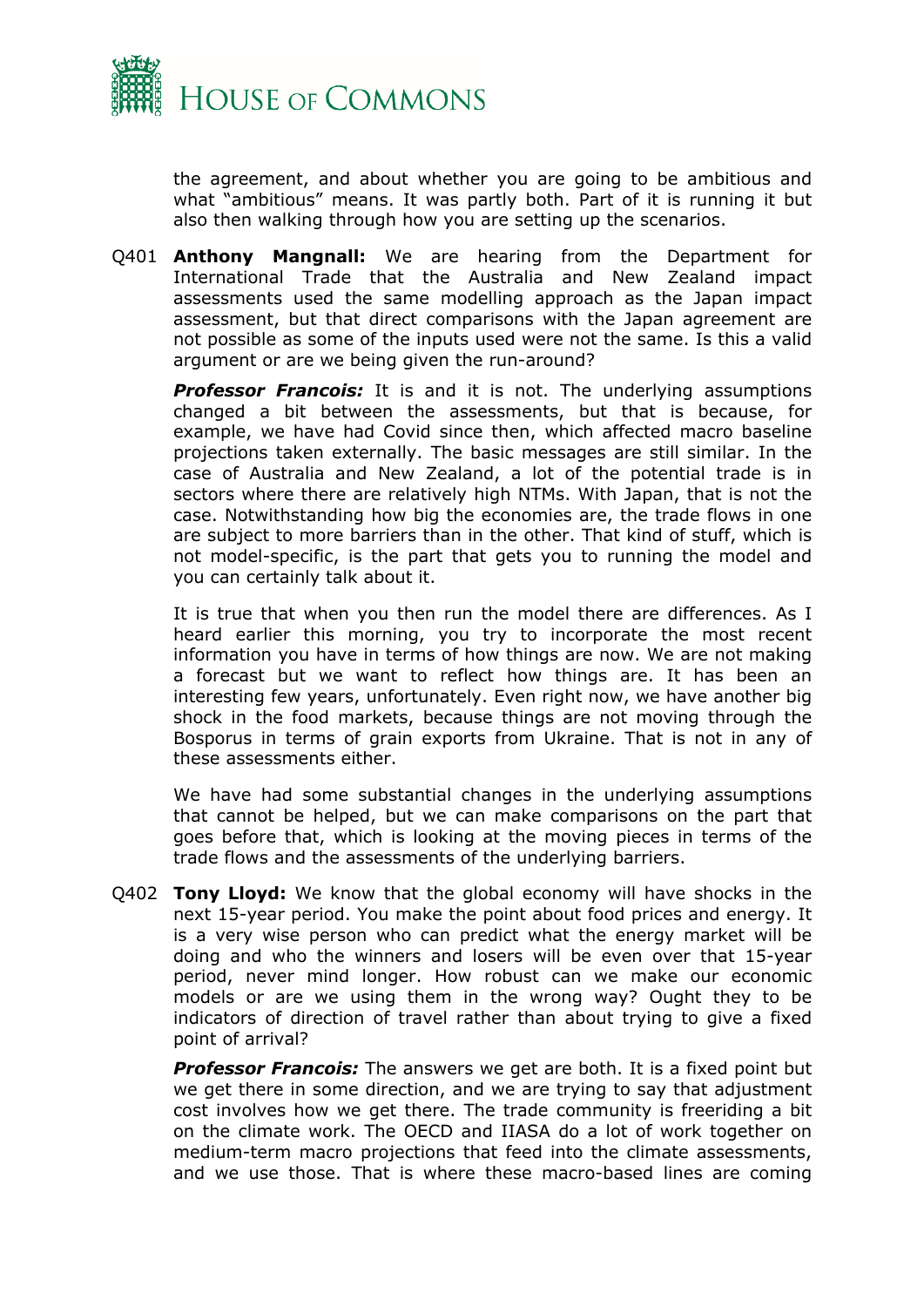

from. That exercise involves the economics directorate at the OECD and the macro guys at IIASA. It involves the people who do the IMF projections.

We are freeriding on that, but there is an effort by people who are better qualified than me to think about how those medium-term baselines are going to be affected by these things. It is not a forecast. It is going to be wrong. We do not know why it is going to be wrong; we just know that it is. It is as robust as we can be with these timeframes. It turns out that, whether you do the projections or the purely static assessments with endogenous capital, the steady states are comparative. You get the same results that are driven by the shares in the trade flows and by the structure of the input-output tables. They are relatively robust to these kinds of temporary shocks, assuming that they are temporary. If they are permanent, it is a different thing.

**Professor Venables:** Are big shocks particularly going to interact with trade between the UK and New Zealand? Most of them are probably not. Going back to what Richard said at the beginning, we are looking at an increment. Maybe that increment is the same or similar across quite a wide range of shocks, so we should not assume that every shock to the world economy validates what has been done.

Q403 **Chair:** We are coming to more or less the end of our session, but if we could finish with one question, which is more or less where I started in the previous session, that is how we can facilitate comparisons on a likefor-like basis with these deals. It comes down to how we can be better at scrutinising these trade deals. It is really the basis of trying to work out whether the negotiators have done a good job compared with what their initial negotiating objectives were.

Also, slightly more complicatedly, one of the problems that we have is that the Department for International Trade has not published a simple set of negotiating objectives in terms of what it is trying to get out of international trade on a global basis. Starting with the big picture, what we do not know is how the negotiating objectives work within a specific country and how the negotiators perform compared with what the negotiating objectives were in the first place.

Is there a way that the Department for International Trade can set itself up and give us more information that would make our job a lot easier in terms of trying to work out if we are getting value for money for the taxpayer out of these guys in Whitehall?

**Professor Venables:** There are some real choices. In a negotiation, you prioritise this or you prioritise that. The model that you are using within a negotiation with one particular country is presumably the same, so the modelling approach is a useful tool for comparing this and that. I am not quite sure what the Department does here, but in terms of how much is published or made available about the alternative negotiating positions